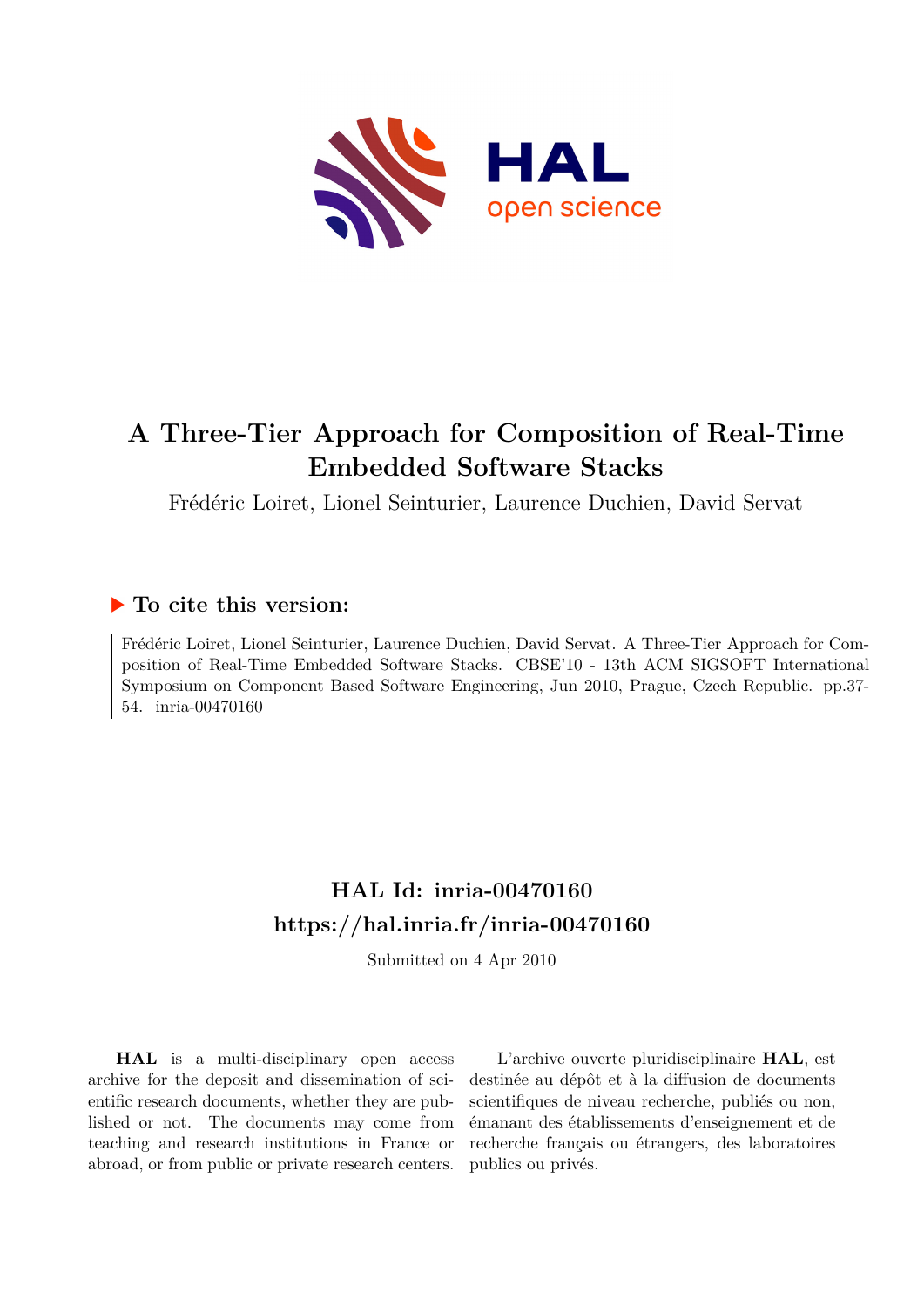## A Three-Tier Approach for Composition of Real-Time Embedded Software Stacks

Frédéric Loiret<sup>1</sup>, Lionel Seinturier<sup>1</sup>, Laurence Duchien<sup>1</sup> and David Servat<sup>2</sup>

1 INRIA-Lille, Nord Europe, Project ADAM Univ. Lille 1 - LIFL CNRS UMR 8022, France {frederic.loiret | lionel.seinturier | laurence.duchien}@inria.fr <sup>2</sup> CEA, LIST, Laboratory of Model Driven Engineering for Embedded Systems, Point Courrier 94, Gif-sur-Yvette, 91191, France david.servat@cea.fr

Abstract. Many component models and frameworks have been proposed to abstract and capture concerns from Real-Time and Embedded application domains, based on high-level component-based approaches. However, these approaches tend to propose their own fixed-set abstractions and ad-hoc runtime platforms, whereas the current trend emphasizes more flexible solutions, as embedded systems must constantly integrate new functionalities, while preserving performance. In this paper, we present a two-fold contribution addressing this statement. First, we propose to express these concerns in a decoupled way from the commonly accepted structural abstractions inherent to CBSE, and provide a framework to implement them in open and extensible runtime containers. Second, we propose a three-tier approach to composition where application, containers and the underlying operating system are designed using components. Supporting a homogeneous design space allows applying optimization techniques at these three abstraction layers showing that our approach does not impact on performance. In this paper, we focus our evaluation on concerns specific to the field of real-time audio and music applications.

## 1 Introduction

Component-Based Software Engineering is nowadays applied for a wide range of application domains, from IT systems using mainstream component technologies such as EJB or CCM to real-time and embedded (RTE) systems. Beyond the well-established advantages in terms of packaging and composability of independently-implemented software modules, CBSE promotes flexible design approaches, relying on separation of concerns embodied by the software's architecture. Moreover, the capability to specialize the architecture with relevant abstractions and non-functional concerns of an application domain, conduct the definition of Domain-Specific Component Frameworks (DSCF). Thereby, DSCF offers a domain-specific component model and a tool-support allowing these non-functional concerns to be deployed in the runtime platform composed of a set of custom made containers. It is especially the case for RTE Component Frameworks relieving the developer from dealing with redundant and error-prone tasks such as creating threads, managing synchronization or activation of the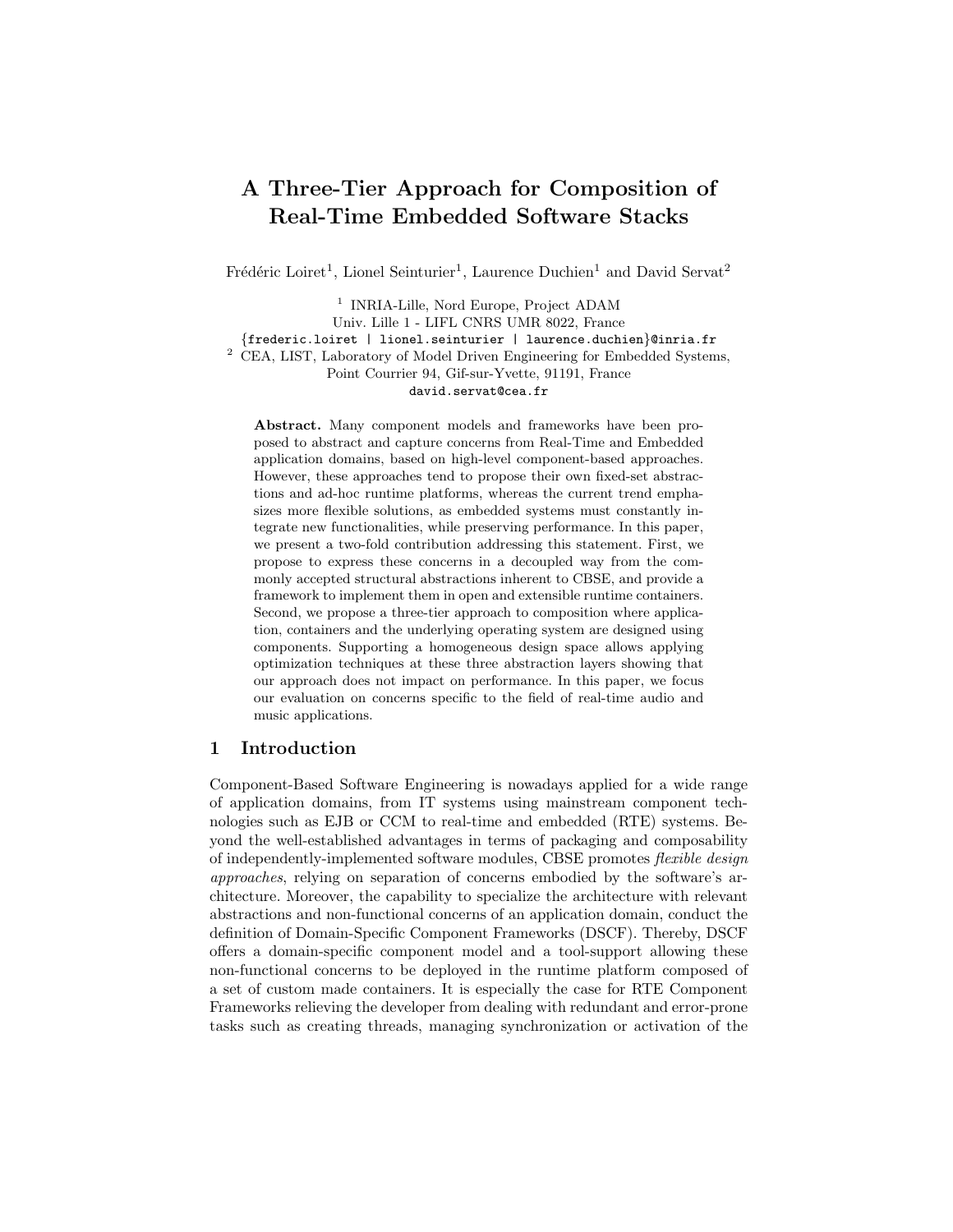components with temporal constraints, or performing inter-task communications  $(TTC)$ .

Problem statement. Many RTE Component Frameworks have been proposed to address these non-functional concerns [6, 9, 24]. However, these propositions tend to provide their own abstractions, fixed set of execution and communication models, and their own ad-hoc runtime platforms. We believe that proposing more flexible solutions is a key issue to consider in order to improve reuse and integration of legacy solutions. Indeed,  $i$ ) components can be independently deployed in heterogeneous execution contexts depending on embedded or temporal requirements.  $ii)$  Runtime platforms must be adapted according to new non-functional concerns as embedded systems must constantly integrate new functionalities. However, RTE constraints are tightly dependent on the runtime platform and on the underlying operating system since these layers must not induce a significant overhead concerning critical metrics of the domain, such as memory footprint, real-time responsiveness and execution time. The respect of these constraints is thus a prerequisite for introducing flexibility in embedded software stacks.

Contributions. To address these challenges, the contribution of this paper relies on two parts which are integrated into a full-fledged framework. First, we propose the use of a generic component-based framework extensible towards various domain-specific concerns [13]. These concerns are specified by the developer in a flexible way via the use of annotations specializing the architectural artefacts (components, interfaces, bindings), according to the execution contexts required by the application. Our framework relies on an approach for generation and composition of component-based containers implementing the runtime platform which fits the application's requirements. Second, we exploit a component-based implementation of a real-time operating system presented in [14] providing the low-level services required by the containers. As a result, we present in this paper a three-tier approach where an embedded software stack made of componentbased application, containers and operating system is composed using a homogeneous component model. A homogeneous support of the component paradigm is the key point of our contribution to support flexibility into the software stack at these three abstraction levels. Moreover,  $i$  by composition, only the services strictly required by the whole system are deployed in the final executable to fulfill the embedded constraints.  $ii)$  Our approach relies on optimization techniques which are applied uniformly at these three abstraction layers reducing at a negligible level its impact on the performances. In this paper, we apply this approach to the design of real-time audio applications.

Outline. The paper is structured as follows: The two building blocks on which our contribution relies are presented in Section 2, and a general overview of our approach is outlined in Section 3. Section 4 presents our contribution to designing component-based applications dedicated to real-time audio concerns. The composition process involved to implement these concerns are detailed in Section 5 and evaluated in Section 6. Finally, we discuss related work in Section 7 before concluding and drawing future directions of our research in Section 8.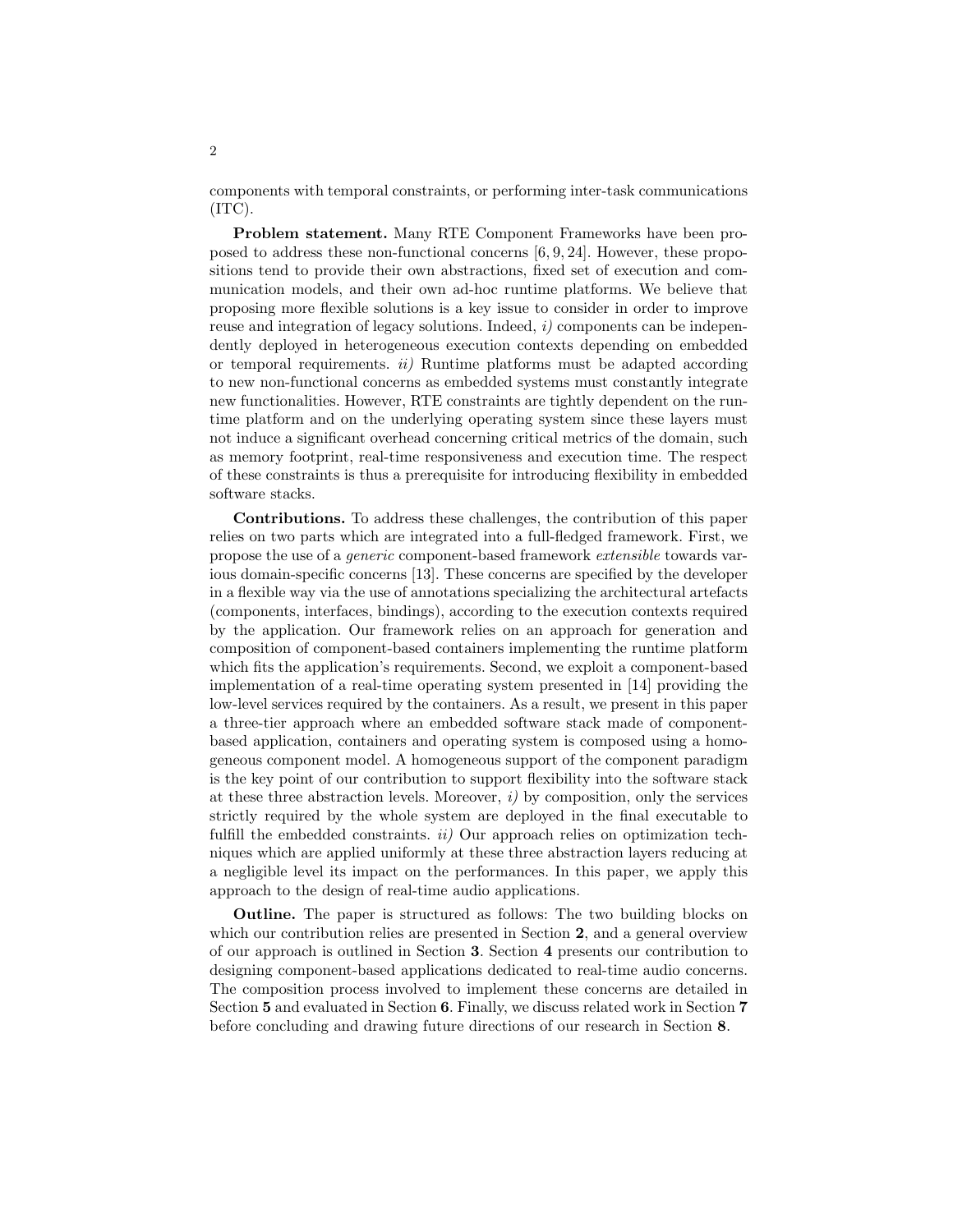### 2 Background

In this section, we present two building blocks on which the contributions of this paper rely.

#### 2.1 Hulotte Component-Based Framework

HULOTTE [13] defines a component metamodel introduced in Figure 1. This metamodel is based on general CBSE principles [4], and is inspired by the reflective FRACTAL component model [3]. In particular, HULOTTE identifies as core

architectural artefacts the concepts of Component (either Primitive or Composite), Attribute, Interface, and Binding. The behavior of a primitive component is implemented by the underlying programming language supported by our framework (the C language in the context of this paper) and is reified by the Content artefact. An architecture is then specified as a set of interconnected components (at an arbitrary level of en-





capsulation by using the composite design pattern) via oriented relationships between Interfaces.

We distinguish two roles involved in the HULOTTE development process: the application developer and the platform developer. The **application developer** is responsible for the development of applicative components and the specification of their domain-specific requirements. She/he uses the HULOTTE metamodel concepts, depicted in Figure 1, to design the component-based application, which is afterwards annotated by Domain-Specific Annotations. These annotations mark the HULOTTE Architectural Artefacts like Java 5 annotations mark the Abstract  $Syntax Tree (AST) of a Java program. HULOTTE annotations isolate and specify$ the concerns relevant to a targeted application domain, so-called domain-specific concerns. Within our approach, it should be noticed that components are used as pure business units, and a component-based architecture then implements the whole business logic of the application. Therefore, annotations are used to specify the domain-specific semantics over the architecture. For instance, in order to address the multitask applications domain, an annotation can be used on a component to qualify under which execution model its business interfaces should be invoked, e.g. periodically or sporadically. As a second example, on a composite component, an annotation can qualify the boundary of a memory scope in which its subcomponents will be allocated. Finally, an annotation can also be used on a binding to specialize the communication models and protocols (e.g., asynchronous, shared memory, CORBA, SOAP) between the components it binds.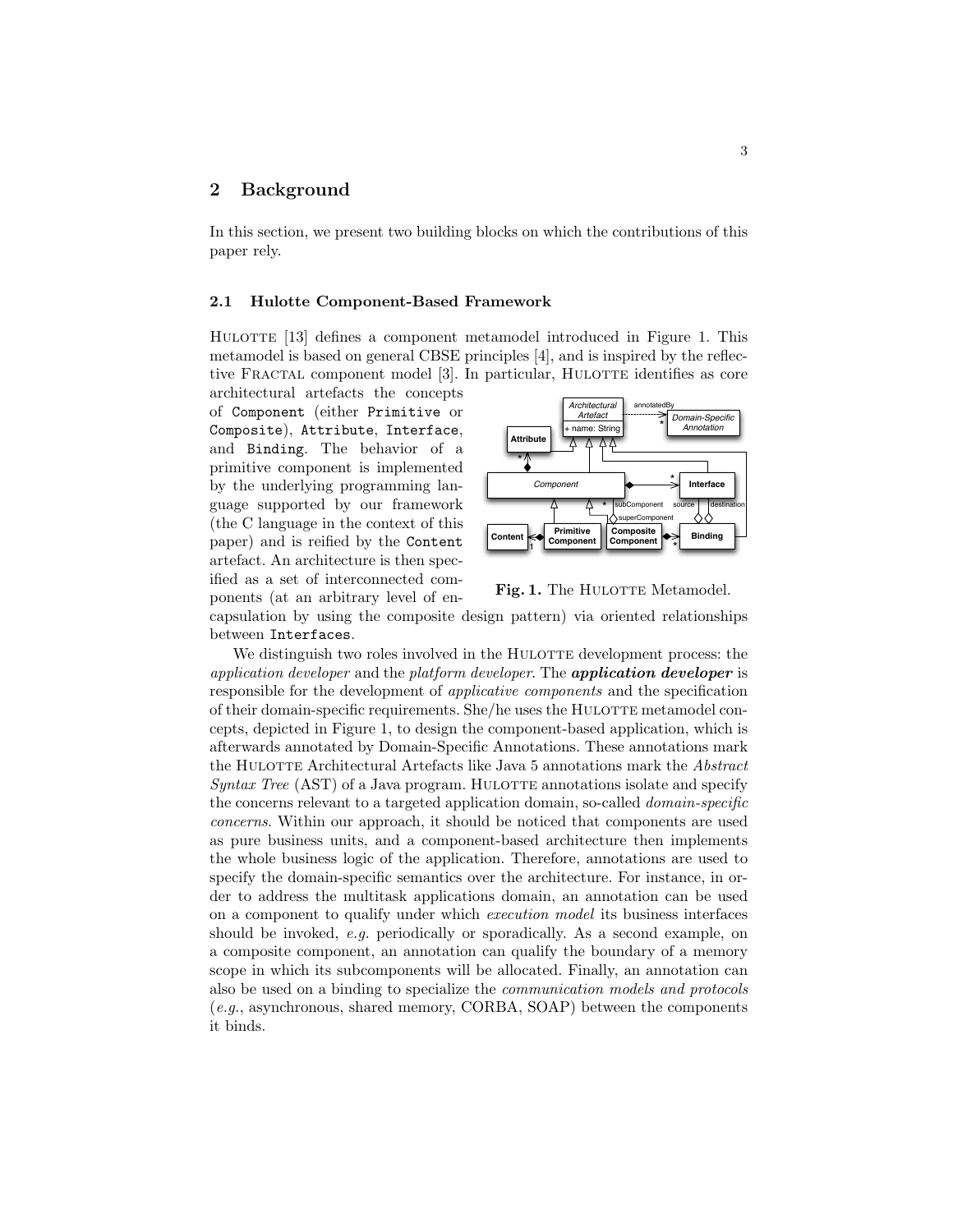The role of the *platform developer* is to design the runtime platform implementing the domain-specific requirements specified by the application developer. HULOTTE relies on a reflective architecture where each applicative component is hosted by a container, which is itself implemented as a component-based architecture. Throughout this paper, we will refer to "*platform components*" encapsulated within the containers. Therefore, a container is also implemented using the architectural concepts presented in Figure 1.

#### 2.2 Real-Time Operating System Componentization

In [14], we have conducted a component-based reengineering of  $\mu$ C/OS-II [2], a preemptive, real-time multitasking kernel for microprocessors and microcontrollers. It is implemented in ANSI C and certified by the FAA<sup>3</sup> software intended to be deployed in avionics equipment. It has been massively used in many embedded and safety critical systems products worldwide.  $\mu$ C/OS provides the basic services of a Real-Time Operating System (RTOS): Task and Time management, Inter-Process Communications (mailbox, queues, semaphore, mutex), and Interrupts management. The execution time for most of these services is both constant and deterministic.  $\mu$ C/OS is implemented as a monolithic kernel, *i.e.* it is built from a number of functions that share common global variables and data types (such as task control block, event control block, etc). The reengineering presented in [14] consists of a library of ready-to-use RTOS configurations, implemented by a set of composite components, providing their services to the application. We showed that overheads involved by our component-based design in term of performance were negligible compared to the original monolithic implementation of the kernel.

## 3 General Overview of the Approach & Case Study

This section presents a general overview of our three-tier approach for composition of a real-time embedded software stack, presents the application domain and the case study on which it is applied in this paper.

#### 3.1 General Overview

The software stack is sketched in Figure 2. At the higher abstraction level, the application developer specifies the architecture of the application as a set of components annotated by domain-specific annotations. In the context of this paper, annotations are used for designing real-time audio applications and will be presented in Section 4. As a first stage of composition (Fig. 2(1)), these components are composed within component-based containers implementing the semantics of the domain-specific annotations in a transparent manner for the application developer. The implementation of containers by the platform developer and the composition rules between applicative and platform components

<sup>3</sup> Federal Aviation Administration.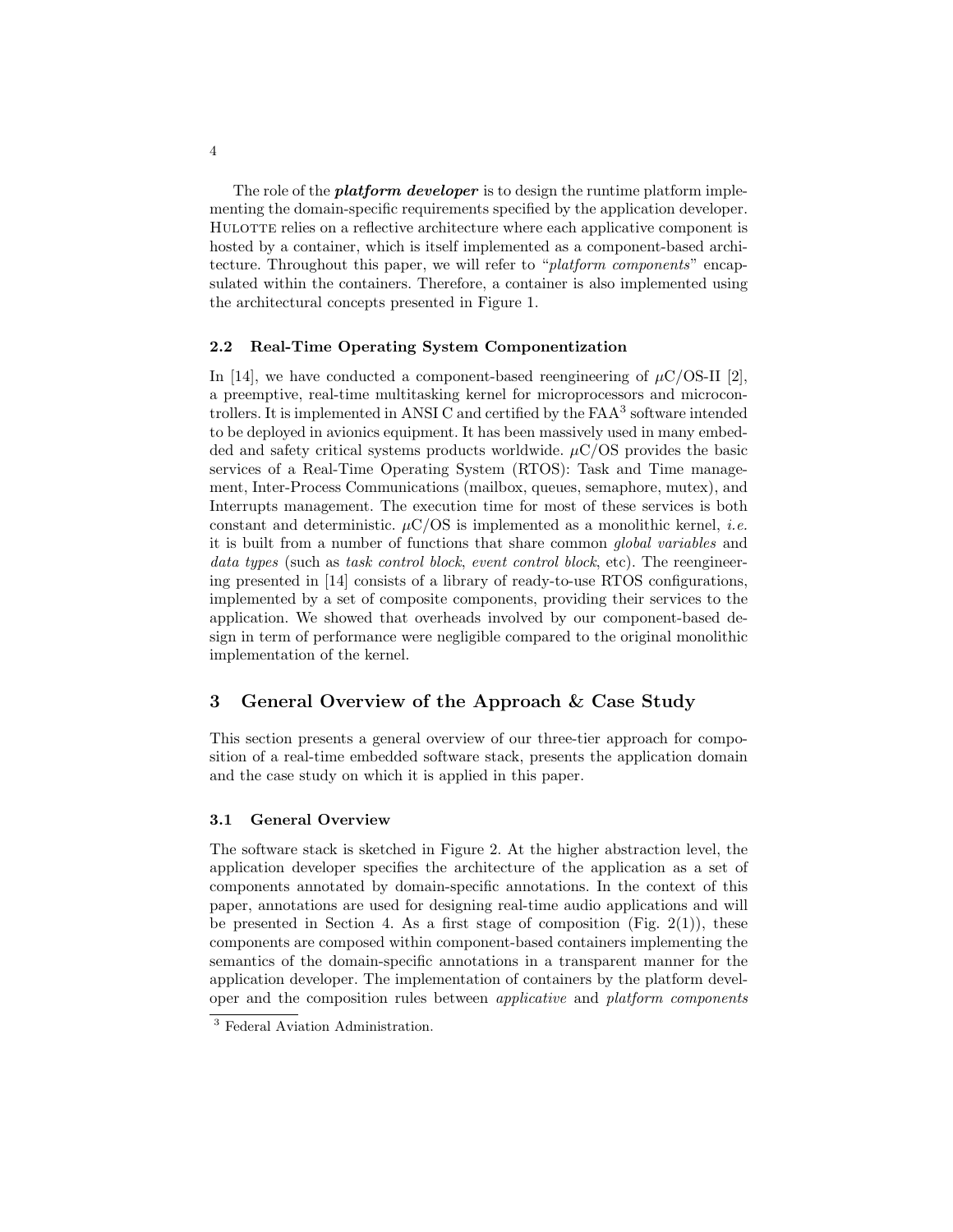

Fig. 2. A Three-Tier Approach for Composition of a RTE Software Stack.

are integral parts of the HULOTTE framework and will be detailed in Section 5. Containers implement non-functional services required by the applicative components, control them, mediate their interactions with other applicative components and with the operating system. Therefore, as a second stage of composition (Fig. 2(2)), the operating system services required by the containers are bound to the component-based operating system presented in Section 5. A detailed description of the roles involved within the design process presented in this paper is sketched out in Figure 3, where steps (1) and (2) refer to the same two composition steps from Figure 2.



Fig. 3. Description of the HULOTTE's Design Process.

## 3.2 Specificities of RTE Audio Applications

In this paper, we present our approach in order to provide to the application developer a design space for component-based audio and music applications. These applications are inherently designed as multitask and concurrent softwares since they generally implement audio flows processing algorithms controlled by the

5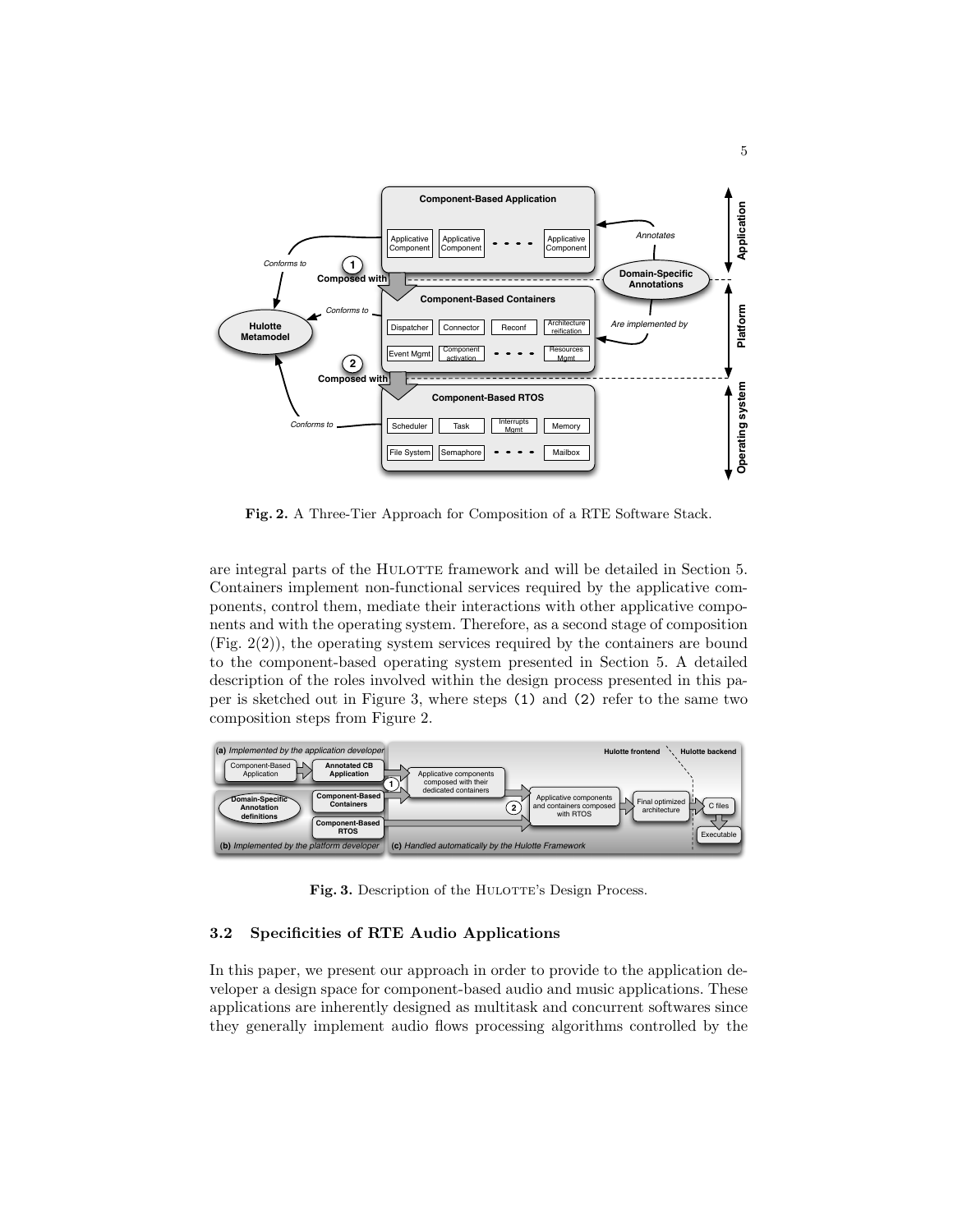end-user via HMIs (Human-Machine Interfaces). Moreover, they must be executed in a real-time context since audio data must be processed in time to avoid buffer underflows. Therefore, the developer must properly manage the resources of the system (tasks, audio buffers, mutex, etc), implement the audio data copies throughout, for example, a pipe of audio filters – potentially at different sample rates – or the way tasks are synchronized and shared data are protected within critical sections. These aspects are typical domain-specific concerns since from one application to another, their implementations are redundant, timeconsuming and error-prone. Therefore, the aim of HULOTTE is to provide a design space where these concerns are handled automatically by our framework.

#### 3.3 Case Study: a Vinyl Multimedia Controller

To illustrate the main features of our approach, we introduce our case study (DeckX) on which we will rely throughout the paper: An application for DJ's that uses a special vinyl record as a mean of controlling various multimedia sources (such as MP3 audio or video files) from a classical turntable. It operates as follows: the vinyl is pressed with a dedicated sinusoidal stereo signal which encodes a "time-code". A software analysis of the signal gives three pieces of information: the absolute position of the turntable arm in the vinyl, its velocity and its rotation direction. Concretely, it is thus possible to "scratch" in realtime MP3 files stored in a computer from the turntable. Moreover, we consider the ability for the DJ to control audio parameters (output volume and filtering parameters) from the keyboard. Our case study thus represents a real-life application, and is composed of various functional parts which have to meet various concurrent constraints. Moreover, the application is intended to be deployed in a microcontroller and must therefore fulfill constraints encompassed by ressource limited devices.

## 4 Application Level: Designing RTE Audio Applications

This section presents the domain-specific annotations provided to the application developer for designing real-time and audio applications. We outline then how DECKX is implemented with HULOTTE.

#### 4.1 Domain-Specific Annotations

The audio-domain-specific concerns presented in Section 3.2 are modeled by Hu-LOTTE annotations. These annotations are used by the application developer to specialize its application specified as a set of interconnected applicative components. The list of annotations provided to the developer is given in Table 1 and their basic semantics are detailed below.

@ClientServerItf and @AudioItf annotations specify the signatures and properties of the interfaces exported by the components. A Client-server interface signature defines a set of method signatures (like Java interfaces) with a list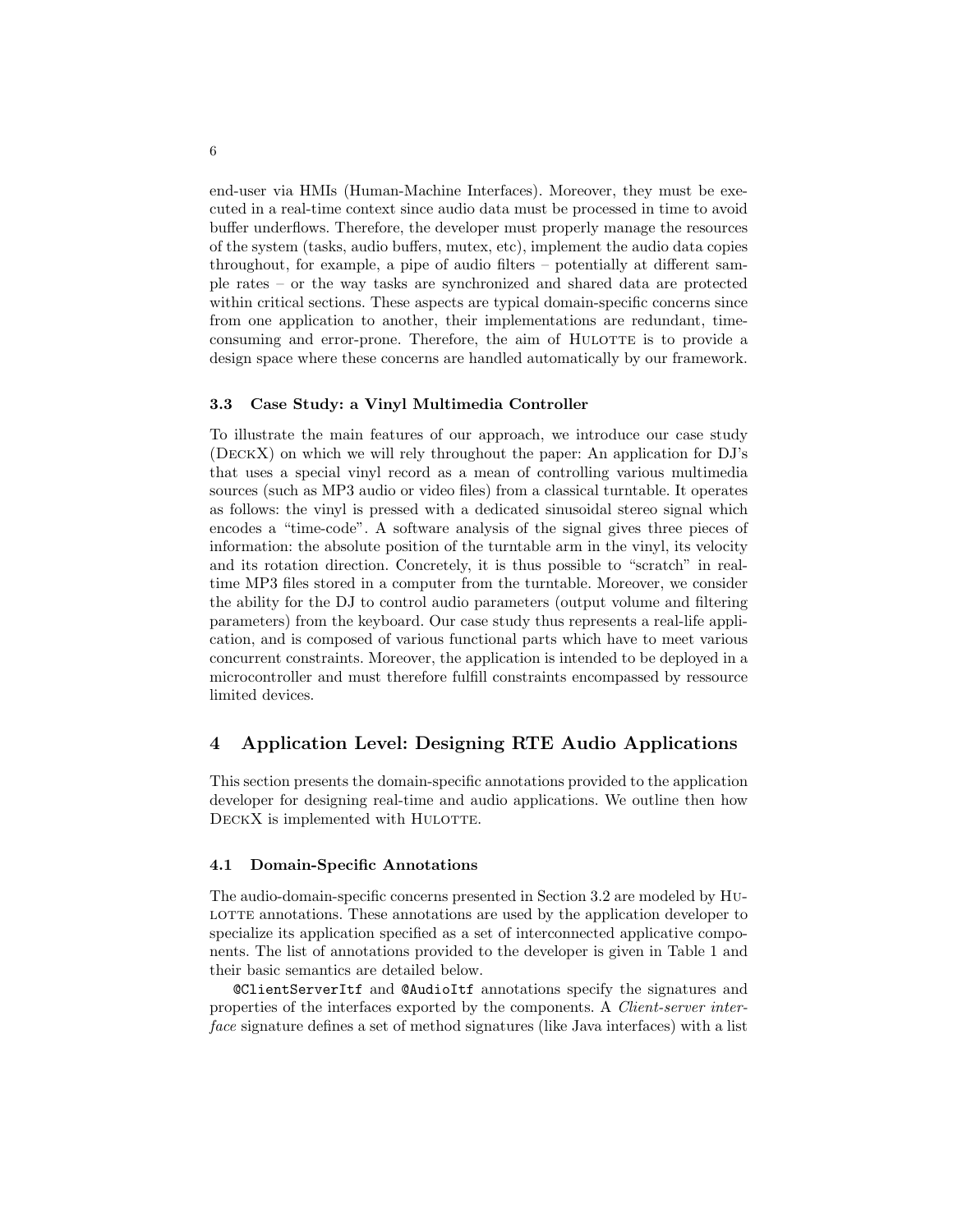| Annotation           | Applied to          | Parameters                              |  |  |
|----------------------|---------------------|-----------------------------------------|--|--|
| @ClientServerItf     | interface           | signature: string                       |  |  |
|                      |                     | role: {client   server}                 |  |  |
|                      |                     | cardinality: {single   multicast}       |  |  |
| <b>@AudioItf</b>     | interface           | signature: string                       |  |  |
|                      |                     | role: {producer   consumer}             |  |  |
|                      |                     | $cardinality: \{ single   multicast \}$ |  |  |
| <b>@Buffered</b>     | interface           | bufferSize: integer                     |  |  |
| @MonoActive          | interface component | priority: integer                       |  |  |
| <b>@MultiActive</b>  | interface component | priority: integer                       |  |  |
|                      |                     | poolSize: integer                       |  |  |
| <b>@Asynchronous</b> | binding             |                                         |  |  |
| @Protected           | component           | initialValue: integer                   |  |  |
| <b>@CpuItHandler</b> | interface           | irqNumber: integer                      |  |  |
| <b>@OSItf</b>        | interface           |                                         |  |  |

Table 1. HULOTTE Annotations Dedicated to Real-Time Audio Applications.

of parameters and a return type. The parameters of the annotation specify if the interface is client or server, single or multicast. The multicast property specifies a one-to-N connection scheme between one client and N server interfaces. Client-server interfaces model services required or provided by the components. The *audio* interfaces (i.e., the interfaces annotated with **@AudioItf**) model streams of audio data produced or consumed by the components. Their signatures define a set of parameters qualifying audio streams: the number of audio frames transmitted, their data types (an audio frame is stored as an integer, a float or a double), the number of audio channels (e.g. mono or stereo), the sample rate of the audio flow, and the way multiple channel frames are intertwined. The need to qualify these audio interface signatures is justified for composing independently implemented components. Indeed, interconnected components may have been implemented according to audio streams encoded differently. An example of a client-server and of an audio interface signatures using the HULOTTE's IDL (Interface Description Language) is given in Figure 4. The bindings between applicative components are specified between a client and a server interface or between a producer and a consumer audio interface.

```
public cltsrvinterface
deckX . api . Track {
  struct_track_t * getTrack (void);
  int track_import (char *path);
  int track_handle (void);
}
                                      public audiointerface
                                      audio . api . AnalyserAudioType {
                                        audio_frame_size: 64; sample_type: float;
                                         channels : 2; sample_rate : 44100;
                                         intertwined_samples : true;
                                       }
```
Fig. 4. IDL's Examples of a *Client-Server* and *Audio* Interface Signatures.

@Buffered annotations can be applied to interfaces. Such an interface specifies that service invocations or audio streams passing through it are buffered. The size of the buffer is specified by the bufferSize parameter of the annotation. Buffered interfaces are for instance used when components produce and consume audio streams at different frequencies.

The @MonoActive annotation specifies that an applicative component is attached to its own thread of execution defined with a priority. The execution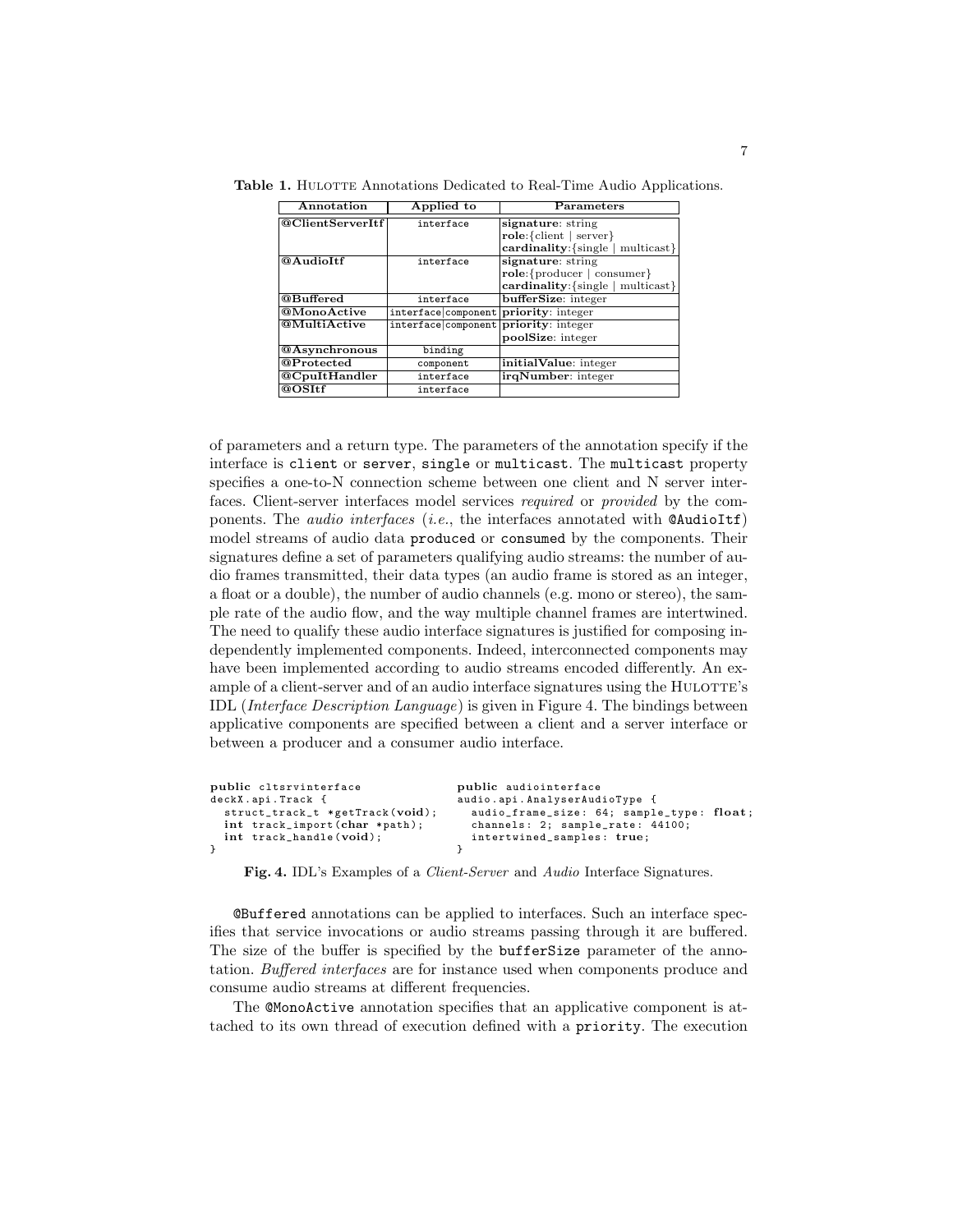model attached to such a component performs the incoming *activation requests* sequentially – *i.e.*, in a run-to-completion mode – with a FIFO ordering policy. In our case, activation requests can be operation invocations from a server interface or audio streams consumed from an audio interface. The @MultiActive annotation has the same semantics but for a pool of threads performing activation requests in parallel.

The @Asynchronous annotation can be applied to bindings. In this case, the thread of control originating from the source interface of the binding returns without being blocked until the completion of the execution at destination interface side.

If the implementation code of an applicative component is stateful and not reentrant  $(i.e., it can not be safely executed concurrently), the developer uses$ the @Protected annotation. In this case, the HULOTTE execution framework guarantees mutual exclusion: a single execution flow is allowed to execute the code encapsulated by such a protected component (just as the synchronized keyword in Java).

@CpuItHandler and @OSItf are used to specify a link between the application layer and the operating system layer. Indeed, two cases are identified: First, an applicative component's execution may be triggered by the reception of a hardware interrupt (@CpuItHandler) managed by the operating system. Second, an applicative component may directly require services implemented by the operating system or device drivers not directly handled by the application (@OSItf). In these two cases, the annotated interfaces will be automatically bound afterwards by the HULOTTE process as described in Section 5.

#### 4.2 Annotated Architecture of DeckX

The HULOTTE architecture of our case study is given in Figure 5. In the following, we outline its functional and *non-functional* behavior, the latter being specified by annotations: The AudioDriver component will be *attached at run*time by a thread of execution activated by an interrupt managed by the operating system. This driver reads the audio buffers from the audio device (corresponding to the timecoded signal read from the turntable) and produces asynchronously audio frames on its outgoing audio interface. The Analyser1 component is also attached to its own thread of execution and is activated each time new audio frames are buffered in its incoming audio interface. At each analysis step, timecode information decoded from incoming audio frames are multicasted to the GUI and the AudioPlayerDeck1 components. According to this information, the Player component processes audio frames read from an MP3 file managed by the Track component, sends them to the AudioFilters and finally to the incoming audio interface of the AudioDriver. The KeyboardDriver component is activated each time a key is pressed by the end-user and dispatch the process of the corresponding event to change a parameter of the AudioFilters or to load a new MP3 track via the Track component (the latter thus requires an OSItf to access to the file system managed by the operating system layer). The latter is *protected* since concurrent execution flows initiated from the **Analyser1**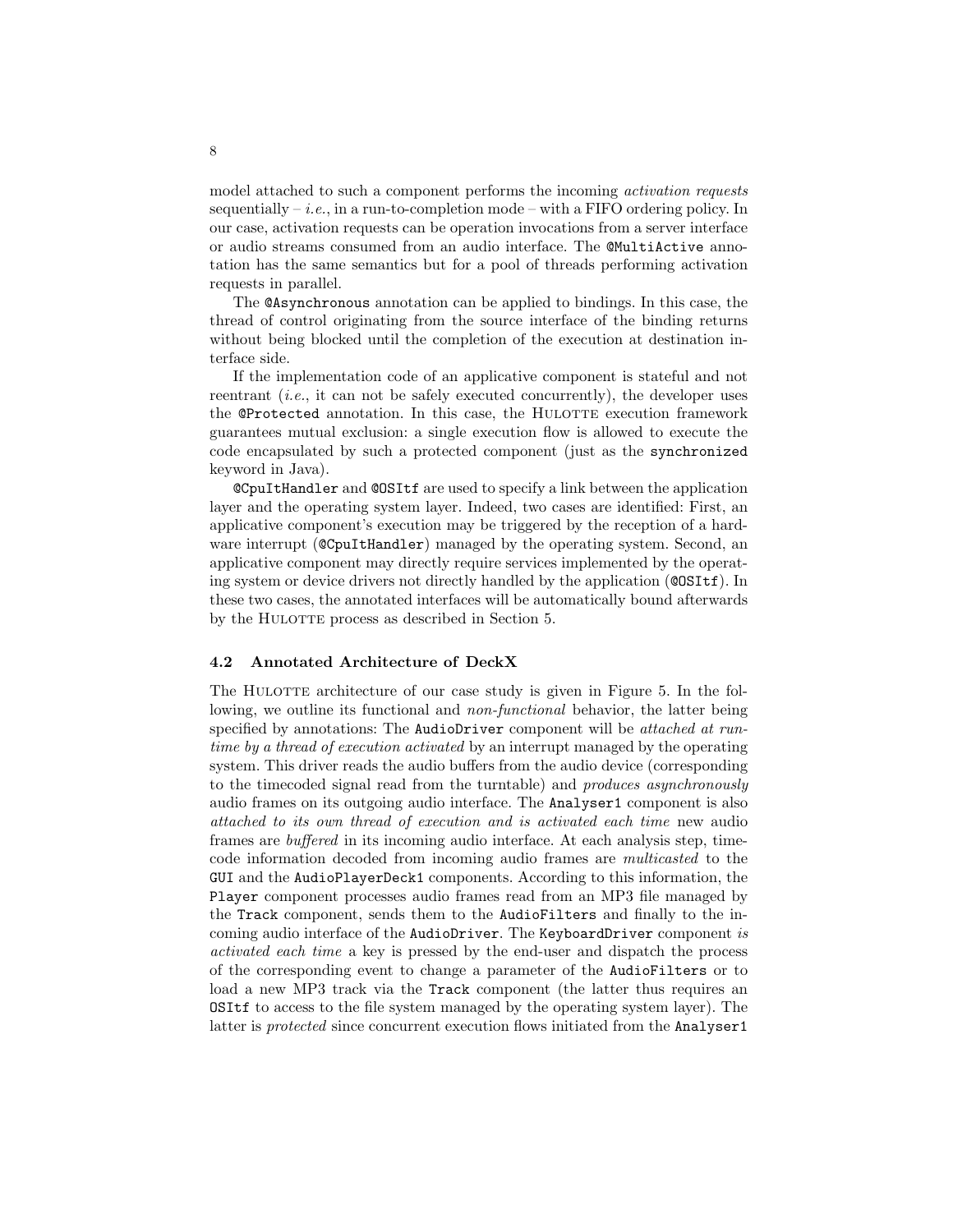or the KeyboardDriver components access to its provided services. The priorities of the @MonoActive and @MultiActive annotations attached to applicative components are specified as follows: Prio(AudioDriver) > Prio(Analyser1) > Prio(KeyboardDriver) > Prio(GUI), since audio samples must be handled in priority by the AudioDriver and the analysis process, compared to the interactions with the end-user with the keyboard and the GUI. Annotations are implemented by the HULOTTE platform as it is presented in the next section.



Fig. 5. Graphical and Textual Representations (excerpt) of a DeckX's Annotated Architecture.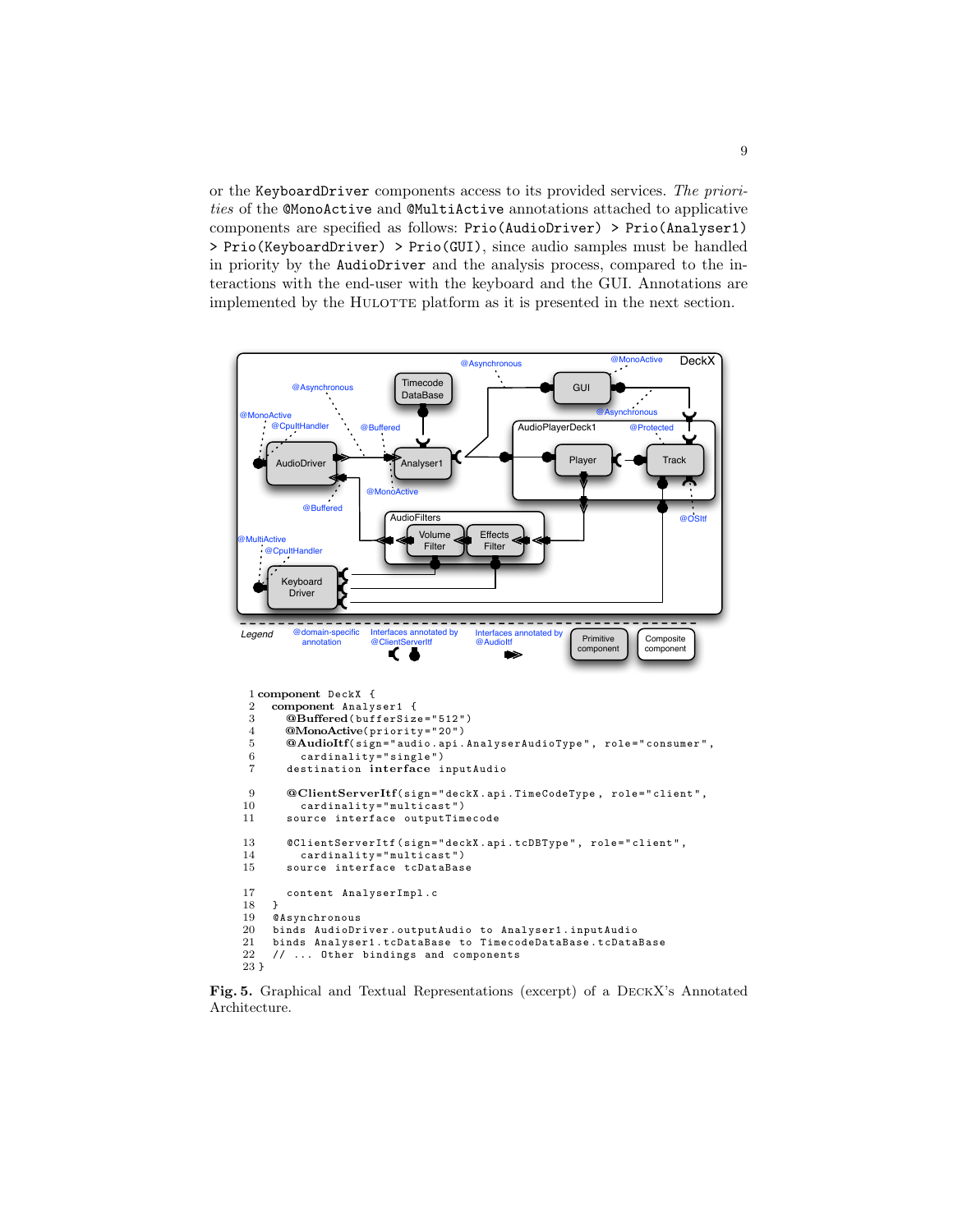## 5 Hulotte Platform & Operating System Compositions

As sketched out in Figure 3(b), the platform developer is responsible for implementing the runtime platform supporting the domain-specific requirements specified as HULOTTE annotations. The HULOTTE platform is engineered with component-based containers, which brings three significant advantages:  $i)$  the platform developer benefits from a component-based design to implement the semantics of arbitrary complex domain-specific annotations, in a *decoupled way* from the application logic,  $ii$ ) our approach relies on a reflective architecture, in a symmetric and isomorphic way, and  $iii$ ) the low-level services required by the platform and provided by the operating system are explicitly specified. The concept of container on which the platform is built is generalized, defining composition rules and architectural invariants as architectural patterns to specify the link between applicative components and platform components as it is presented in the following section. The component-based implementation of the operating system is detailed in Section 5.2, as the composition between the container and the OS layers.

#### 5.1 Component-Based Containers Design and Composition

The composition of the containers corresponds to the first composition step of the process depicted in Figure  $3(c)$ , and relies on a generative and aspect weaving technique. Each HULOTTE annotation is implemented by the platform developer as architectural fragments made of interceptor and platform components. The platform developer implements a HULOTTE plugin which provides the way these fragments will be woven into composite containers, according to the annotations specified at the application level. The output of this composition step is an architecture description where all applicative components are encapsulated within their dedicated containers. Therefore, for a given applicative component, its container:

- implements non-functional services it requires via annotations,
- mediates the domain-specific interactions with its environment,
- manages the resource instances it requires, such as tasks, semaphores, buffers or message queues, reified as components [14],
- allows inversion of control based on interception of execution flows transiting via applicative component's interfaces.

The platform components are generic components provided by the HULOTTE component library, or generated components. The architectural specification and implementations of the latter are respectively generated programmatically and by source code templates according  $i$ ) to interface signatures of the applicative components they will control, and ii) the annotations parameters set by the application developer. Interceptors are also generated since their specifications rely on applicative components' interfaces always known only at weaving time. According to the annotations presented in Table 1, the contents of the containers depend on the following information which are specified by the application developer: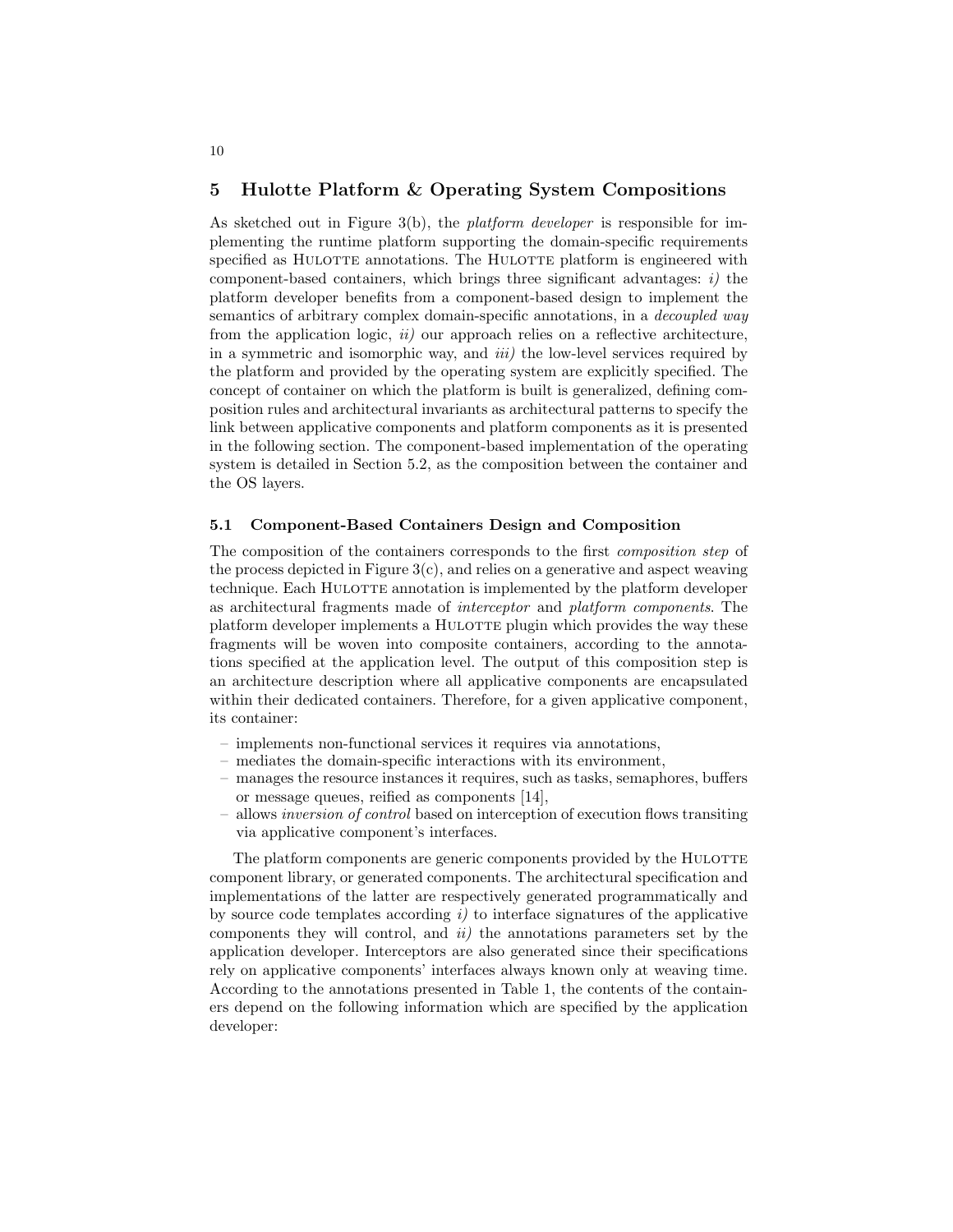- Bufferred interfaces are intercepted, and data transiting through them  $(e.g.,)$ parameters of method or audio flows) are stored in a buffer implemented as a platform component.
- The semantics of MonoActive and MultiActive components are implemented by OS task instances handled by generated platform components. The latter control their thread(s) of execution as it was mentioned in Section 4.1.
- The logics behind Asynchronous bindings and multicast interfaces are implemented by interceptors.
- The semantics of Protected component is implemented by interceptors, all together bound to a semaphore. The counter of the semaphore is then incremented when an execution flow from the environment of the protected component execute a service it provides and is decremented when it returns.
- In the case of applicative components bound via audio interfaces with different signatures, a dedicated interceptor is generated implementing the conversion algorithm between the source and the destination of the audio flow.

As an example, Figure 6 shows the container of the Analyser1 applicative component, according to the annotations specified by the application developer presented in Figure 5. Note that HULOTTE annotations are also defined to characterize the specificities of the container level concepts.



Fig. 6. The Generated Container of the Analyser1 Applicative Component.

Within this container, audio flows coming from the AudioDriver component are converted according to the flow parameters expected by Analyser1 (specified by the signature of its incoming audio interface) and are buffered by the PushAudio interceptor. The multicast client interface named outputTimecode (see Fig. 5 lines 9-11) and bound to GUI and AudioPlayerDeck1 components is handled by the Multicast interceptor. The semantics of the Asynchronous, MonoActive and Buffered annotations attached to the incoming binding and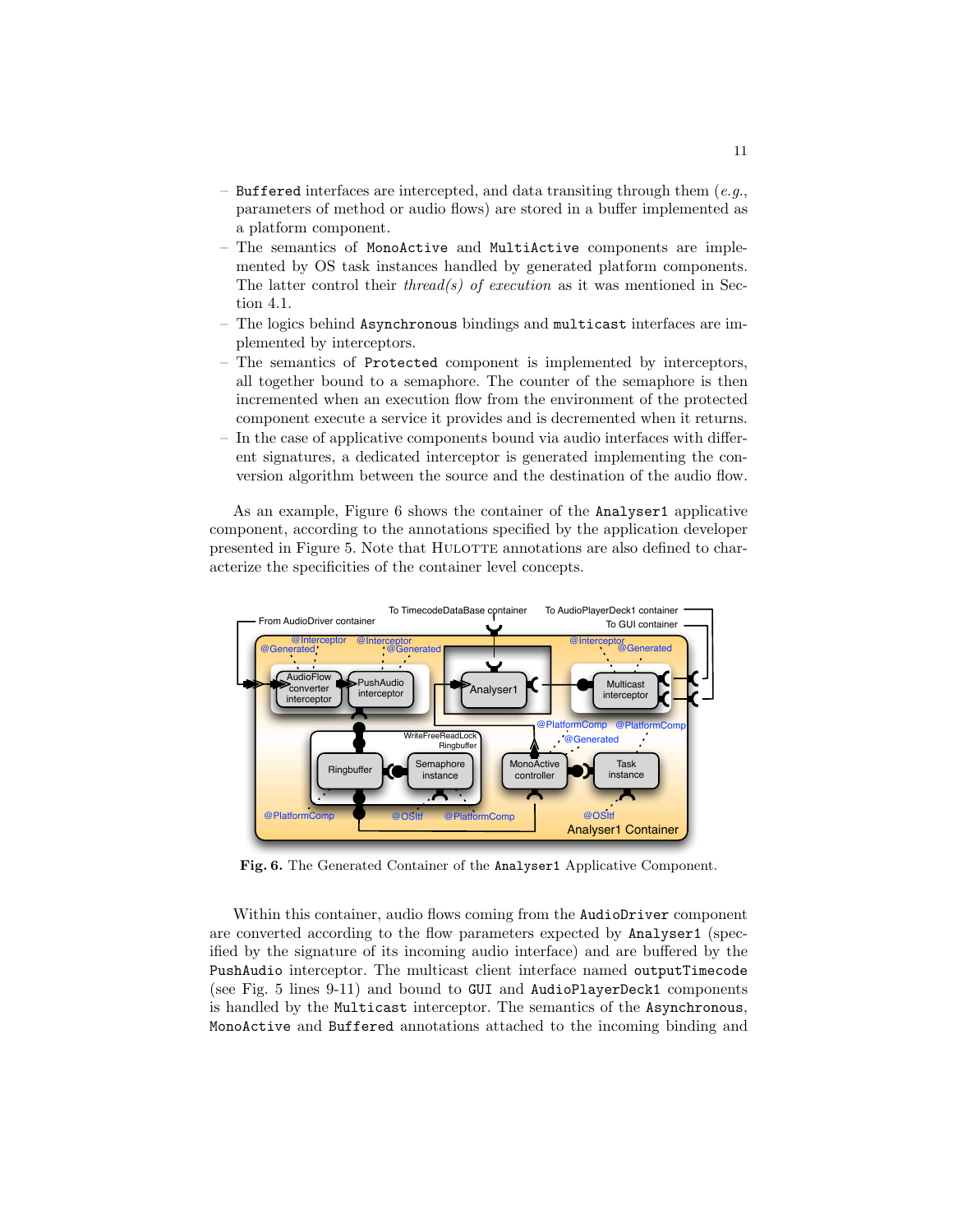interface of the Analyser1 component (see Fig. 5 lines 3-7 and 19-20) is implemented by the set of platform components encapsulated within the container.

#### 5.2 RTOS Design & Composition

As it has been presented, HULOTTE containers implement non-functional concerns required by the applicative components. These concerns may require operating system services, such as task scheduling, time or Inter-Process Communications management. In this sense, containers act also as an intermediate abstraction layer between the operating system and the application layers.

As it is presented in details in [14], our component-based RTOS consists of a set of primitive components encapsulated within a composite. The latter exports the public services invokable from container and applicative components. Within the HULOTTE process depicted in Figure 3, the second *composition step* consists in a two-direction composition between these layers, via client-server bindings:

- From container (or applicative) components to the RTOS. In this case, client interfaces annotated by @OSItf annotation are bound to the corresponding interface of the RTOS.
- From the RTOS to the container components when the latter encapsulates applicative components annotated by @CpuItHandler. In this case, applicative components export handlers to serve hardware's interrupts.

This composition step is automatically handled by HULOTTE and is based on the signatures exported by the interfaces. The content of the RTOS is therefore automatically built according to the services strictly required by the applicative and container components.

## 6 Evaluation

In this section, we provide a detailed evaluation of our approach, from a qualitative and a quantitative point of view.

#### 6.1 Qualitative evaluation

Application's Design Space. HULOTTE provides a component-based design space which enforces a strong separation of concerns. Indeed, the developer is exclusively focused on the implementation of its applicative architecture, afterwards annotated with domain-specific/non-functional concerns. In consequence, this separation occurs also at code level, the latter becoming more readable and maintainable – reflecting the functional needs of the application without any constraints imposed by the low-level real-time audio properties, as it has been experimented with DeckX. Moreover, the decoupling between the architecture and the annotations improves reuse since components can be independently deployed in various execution contexts without any applicative code refactoring.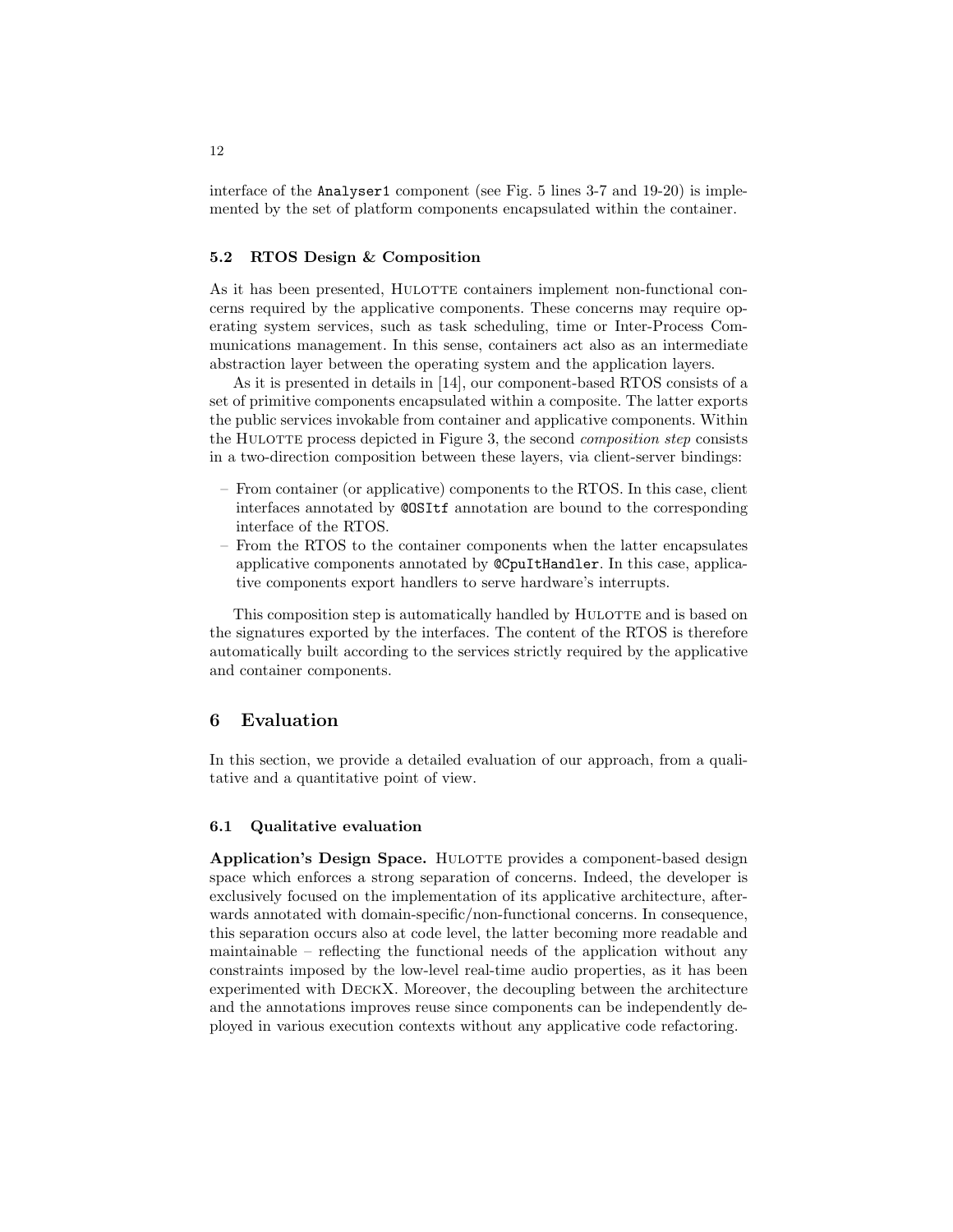However, since we propose a generic mechanism where each architectural artifact can be annotated by arbitrary annotations, their use imposes several constraints for the application developer. Indeed, annotations may be applied incorrectly to an artifact, a set of annotations can be self-contradictory and cannot be composed together, or annotations can depend on each other. To tackle with issue, we chose a defensive approach based on constraints (using the OCL constraint language [19]) which must be explicitly specified by the platform developer, and which are checked automatically from an annotated application. These checks operate just before the container generation step and ensure the consistency of the application's specifications. These points are reported in details in [18].

Platform's Design Space. The HULOTTE platform consists of a set of containers implementing real-time-audio annotations. The containers composition process relies on the incoming and outgoing interaction points externalized by the applicative components, through explicitly defined and stable interfaces, and therefore independently of their implementations. Moreover, a strong separation of concerns is applied between applicative and platform components which are linked together by composition without any dependency on the internal elements of the applicative code. These characteristics of our approach allow us to improve sorely the extensibility of the platform, towards the support of new nonfunctional concerns. For instance, our component-based platform model has been validated in studies spanning various domains, from distributed reflective and reconfigurable applications [13], to Real-Time Java Specifications (RTSJ) [21].

Taking Benefits of a Full Component-Based Approach. We can witness several benefits in using a homogeneous component model for constructing RTE software stack, made of applicative, platform, and RTOS components. First, we rely on homogeneous composition techniques based on the component requirements exposed at architectural level to obtain the final stack. As it has been presented in Section 5.2, this feature allows us to built automatically an operating system fitting exactly the services required by the whole system. Second, since the HULOTTE process outputs a flattened architecture of the complete software stack, we can apply uniformly tools based on the abstractions of our component model.

Two features provided by HULOTTE are presented and evaluated thereafter: the capability to support introspection and reconfiguration of the system at runtime and the support of optimization techniques of the final executable. The latter is a mandatory requirement raised from the embedded domain, since relying on high-level abstractions at design time must not impact drastically on performance at runtime.

#### 6.2 Quantitative Evaluation

As illustrated in Figure 3, the HULOTTE framework consists of a frontend implementing the composition steps described in Section 5 and a backend. In this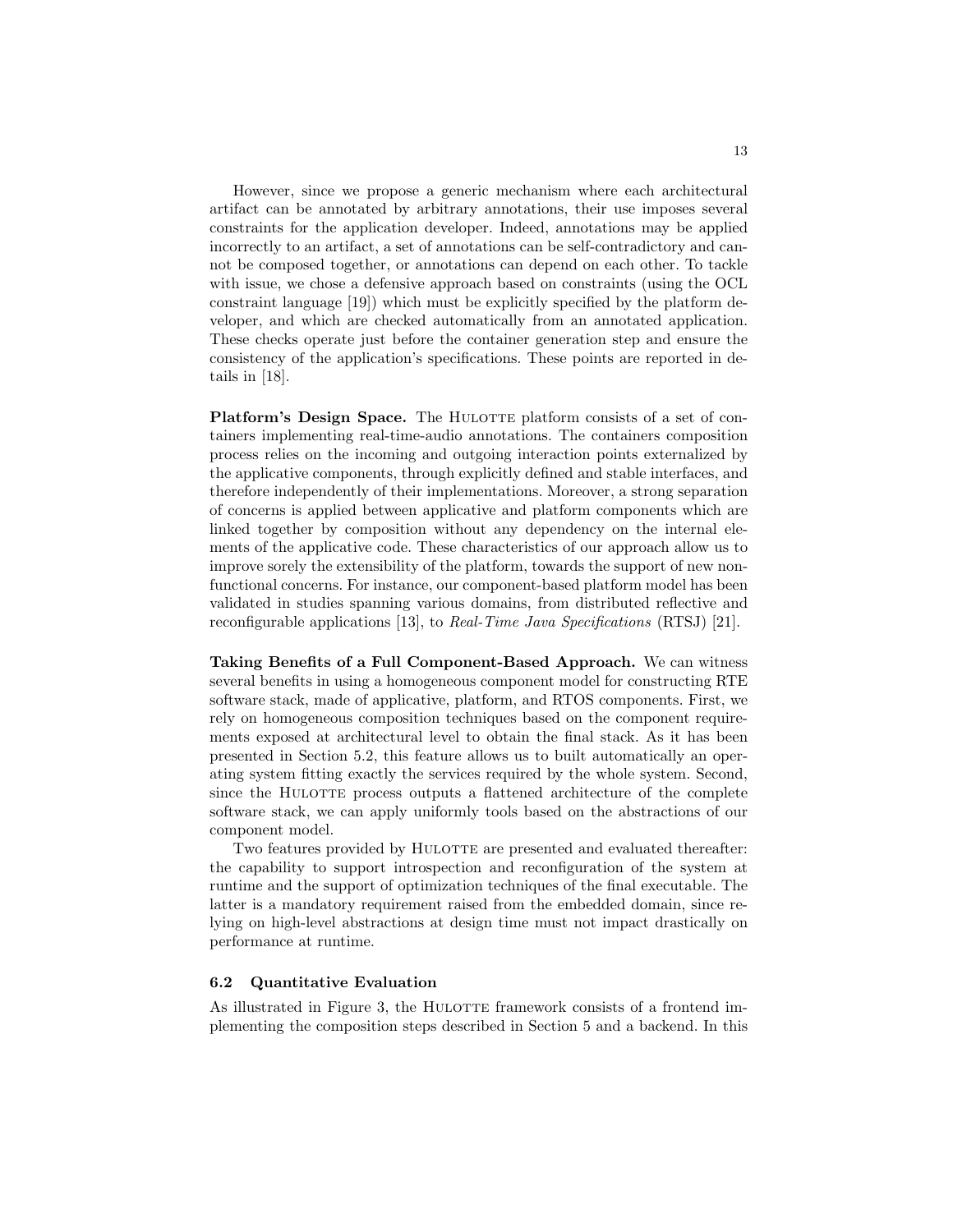paper, the backend relies on the Think component framework [5]. From the flattened architecture outputed from the frontend, the backend generates a set of C source files compiled afterwards by a classical C compiler. In the following section, we measure how our approach impacts the resulting executable in terms of memory footprint and execution time, based on the DeckX case study.

The comparisons are established between a reference implementation against a *component-based design*, the latter being based on HULOTTE. The reference implementation corresponds to a version of DeckX where applicative functionalities and these implemented by the HULOTTE containers are implemented manually in a full code-centric approach, and linked to a monolithic implementation of the operating system. In both cases, the same set of functionalities are embedded in the final binary.

For the component-based design, we consider three scenarios:  $i$ ) Flexible, where all components outputed from the HULOTTE process are generated as introspectable and reconfigurable entities at runtime. This feature is supported by Think, which generates meta-data and provides these capabilities at runtime. ii) Not flexible, which generates a static binary of the whole architecture, not introspectable and reconfigurable anymore. This scenario relies on Think optimizations described in [12, 14] to control performance overheads induced by the backend framework. Finally,  $iii)$  the Flattened scenario, consisting of a binary generated as static and without hierarchical encapsulation. These scenarios are taken *automatically* into account within the last stage of the HULOTTE frontend process depicted on Figure 3, according to the developer preferences.

Memory Footprint. Figure 7 presents the memory footprints of the reference implementation and the component-based designed for the three aforementioned scenarios<sup>4</sup>. We measure the overhead in code (*i.e.*, .text section) and data, including initialized (*i.e.*,  $\dots$  data section) and uninitialized (*i.e.*,  $\dots$  bss section) data. We make this distinction as code is usually placed in ROM, whereas data are generally placed

in RAM. The overheads are not negligible for the Flexible scenario (Fig. 7(b)), reflecting the cost to provide a full reconfiguration support at runtime. However, since this feature may not be required for the whole embedded stack, HULOTTE

|                               | Reference | Component-Based Design |                                 |         |  |
|-------------------------------|-----------|------------------------|---------------------------------|---------|--|
|                               | (a)       | (Ь)                    | (c)                             | (d)     |  |
|                               |           |                        | Flexible Not flexible Flattened |         |  |
| $\lfloor \text{Code} \rfloor$ | 26994     | $+20.0%$               | $+5.9%$                         | $2.1\%$ |  |
| Datal                         | 17320     | $+12.0 \%$             | $+0\%$                          | $+0\%$  |  |

Fig. 7. Memory Footprint Sizes of DeckX (in Bytes) and Overheads.

relies on the mechanisms provided by Think to specify whether a single component or a subset of the architecture should be generated as reconfigurable [14]. When considering a complete static system (Fig.  $7(c)$ ), just a code overhead is observed, becoming negligible in the last scenario (Fig.  $7(d)$ ). The latter overhead comes for the resource instances reified as components within our approach.

<sup>4</sup> These experiments have been conducted using GCC with the -Os option that optimizes the binary image size.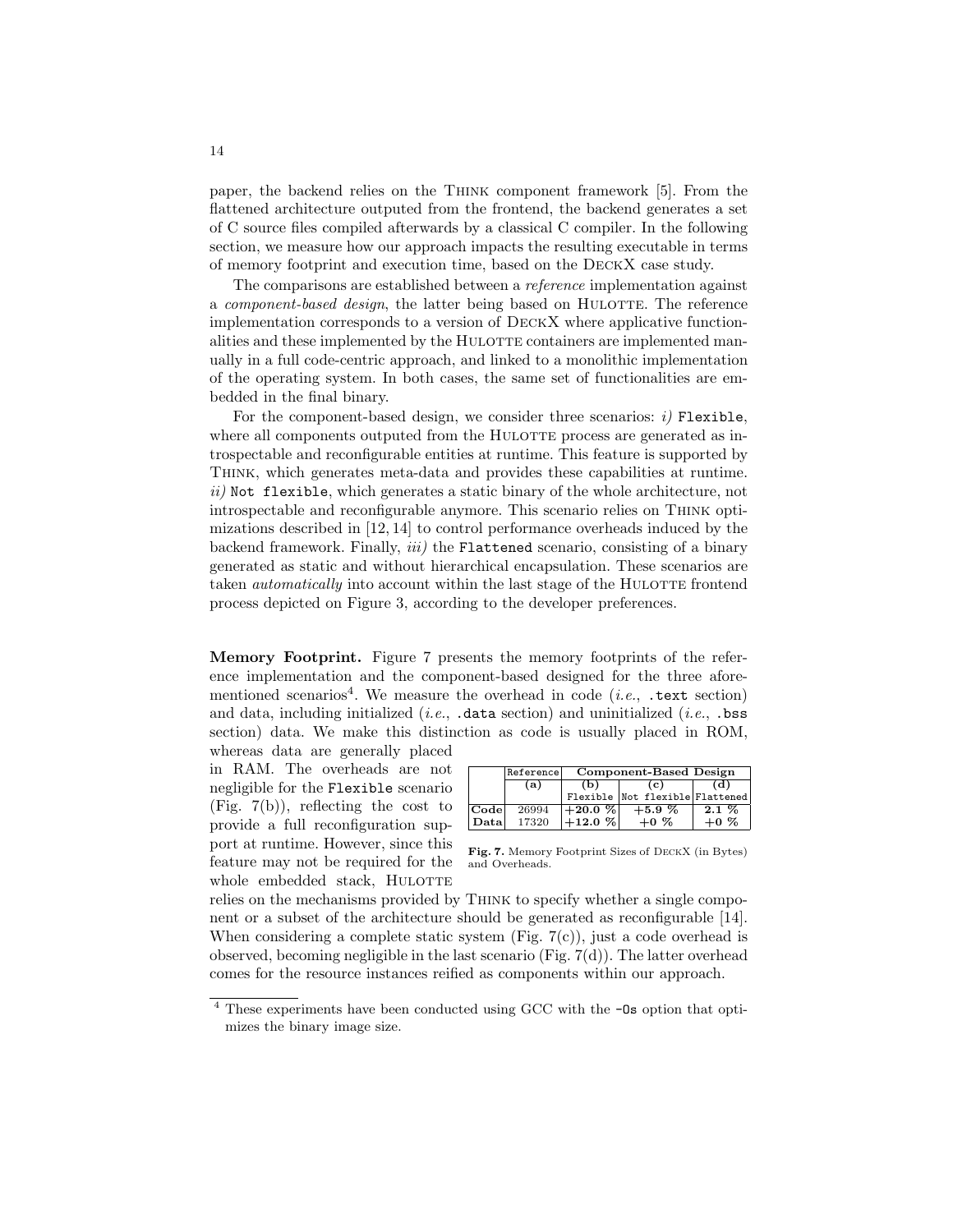The Figure 8 presents the memory footprints for the Flattened scenario compared between the RTOS, the platform and the application layers<sup>5</sup>. These results show in particular the important part of DeckX related to audio and realtime concerns, which are automatically handled by our approach (Fig.  $8(c)$ ) in

|       | Total | <b>Abstraction Layers</b>    |                                  |                             |
|-------|-------|------------------------------|----------------------------------|-----------------------------|
|       | (a)   | (b)                          | (C)                              | ۰d۱                         |
|       |       |                              |                                  | $RTOS$ Platform Application |
|       |       |                              | Code $27558$ 41.1 $\%$ 19.5 $\%$ | 28.6 %                      |
|       |       | $\textbf{Data}$ 17320 86.2 % | 9.8 $%$                          | $2.7 \%$                    |
| Comps |       |                              | 27                               |                             |

Fig. 8. Memory Footprint Sizes (in Bytes) and number of components of DeckX for each Abstraction Layer.

an oblivious manner for the application developer.

Execution Time. Finally, Figure 9 presents the execution time overheads involved by our approach based

on the longest execution path of DeckX, traversing more than forty components from the application level as well as the container and RTOS levels. The testing environment consists of a Pentium 4 monoprocessor at 2.0 GHz, running

|                              | Ref. | Component-Based Design |                                 |          |  |
|------------------------------|------|------------------------|---------------------------------|----------|--|
|                              | (a)  | (b)                    | (c)                             | (d)      |  |
|                              |      |                        | Flexible Not flexible Flattened |          |  |
| Mean $(\mu s)$ 176.0 + 2.9 % |      |                        | $+1.7~\%$                       | $+0.3\%$ |  |
| Std. dev.                    | 7.2  | 72                     | 73                              | 79       |  |

Fig. 9. Execution Time Overheads (and Standard Deviation).

 $100,000$  times the execution path<sup>6</sup>. These results show that the involved overheads are completly negligible for the **Flattened** scenario (Fig.  $9(d)$ ) and acceptable in the other cases (Fig. 9(b)  $\&$  (c)).

## 7 Related Work

Specializing Component Models with Annotations. In programming languages, the use of annotations is widely applied to specialize their basic constructs. However, to the best of our knowledge, only the Think ADL [11], which we drew our inspiration from, and UML2 [20] exploit this feature to specialize architectural constructs. However, with Think, their uses are limited to optimization properties, configuring the last stages of the Think's code generation process, and not to refine the applicative architecture with other non-functional concerns. In turn, UML2 defines the *composite structure diagram* for specifying software architectures, and introduces the notion of profiles [8]. The latter is the builtin lightweight mechanism that serves to customize UML artifacts for a specific domain or purpose via stereotypes. Thus, the latter could be used to extend the semantics of the composite structure diagram artifacts. Our approach shares with UML the notion of annotation, close to the one of a stereotype.

 $5$  The total does not equal to 100% due to some code and data generated in the binary by the linking process of the C compiler.

 $6$  The scenario was "simulated" under a Linux 2.6 kernel (using a Linux port of  $\mu$ C) patched by Rt-Preempt. The latter converts the kernel into a fully preemptible one with high resolution clock support, allowing precise performance measures.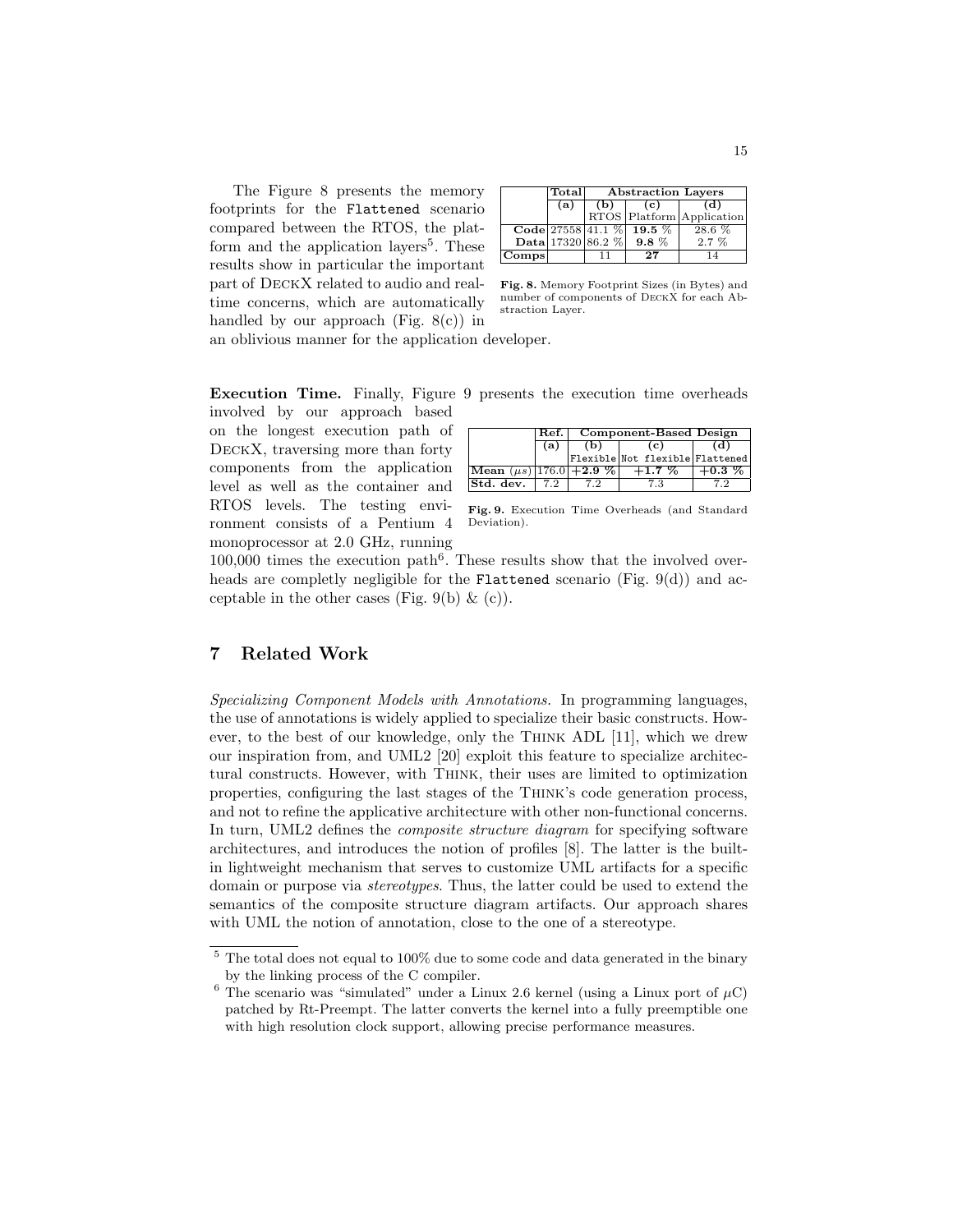Extensible Container-Based Approaches. Even if component containers – originating for the  $EJB -$  are a key part of component frameworks, they generally support a predefined set of non-functional concerns. On the contrary, the PIN component model [17] is based on generative techniques to generate custom containers encompassing component interactions and implementing non-functional concerns. A strong separation of concerns is preserved between the latter and the code implemented by applicative components. Despite these similarities with our contribution, PIN relies on a code-centric approach (based on  $\text{ASPECTC++}$ ) for generating containers, whereas HULOTTE capitalizes on the component paradigm at this level. In this respect, Asbaco [16] and AoKell [23] are similar to our approach, both targeting the Java language for IT systems. However, they rely on costly mechanisms such as load-time mixin technique based on bytecode generation not suitable for embedded systems, and do not consider applications constrained by time and requiring low-level services from the operating system.

Handling Flexibility in Embedded Software Stacks Based on CBSE. Considering the approaches targeting real-time embedded systems, CBSE has been adopted either at operating system level [7, 10, 15, 22] or to propose Architecture Description Languages capturing the domain's relevant abstractions [1, 6, 9, 24]. In the first case, CBSE is exploited to provide a set of components used as building blocks to configure an operating system. However, within these approaches, the applicative components directly use the services provided by the OS, without any intermediate and flexible layer implementing non-functional concerns in an oblivious manner for the application developer. On the contrary, software stacks provided by the mentioned ADLs propose domain-specific abstractions implemented by a dedicated runtime, but do not provide an engineering of this layer to support new features not initially supported by their languages.

### 8 Conclusion

As embedded systems must be constantly adapted to support new features with a growing complexity, it is becoming necessary to use current software engineering principles and methodologies to increase software productivity. CBSE is widely-known to foster separations of concerns, reuse, and flexibility to shorten development time.

This paper presents a three-tier approach for composition of flexible realtime embedded software stacks. It relies on a design process where flexibility is achieved by two features:  $i)$  an annotation-based mechanism for specializing the application's architectural artefacts with non-functional concerns, and  $ii$ ) a container model for the generation and composition of the runtime platform implementing them. The extensible nature of the containers makes them suitable for implementing complex features supported by the platform, relieving the application developer from dealing with redundant and error-prone tasks. Containers offer a straightforward design space for adapting the platform towards various application requirements. Moreover, our software stack model relies on a

16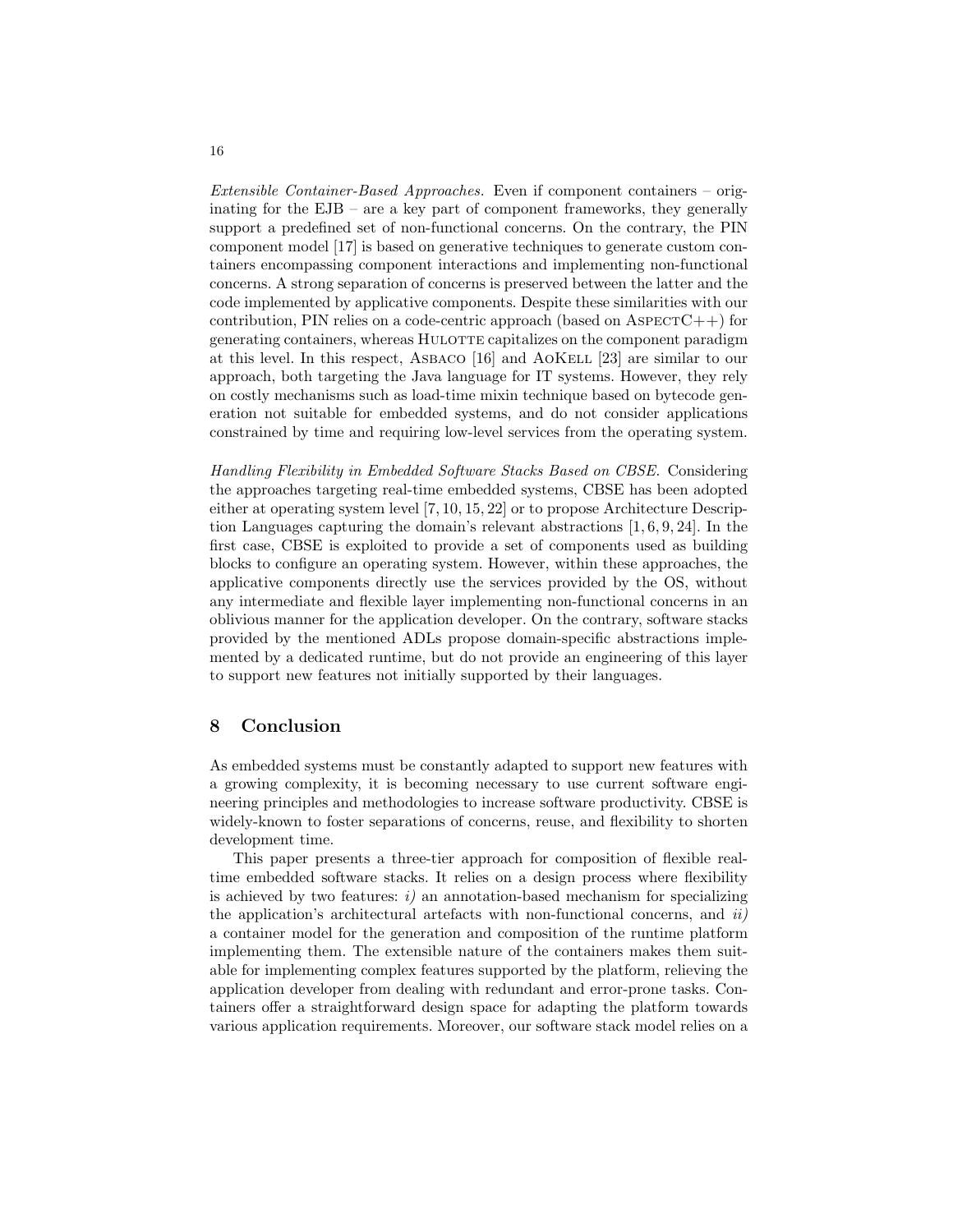component-based RTOS which provides, by composition, the low-level services strictly required by the upper layers. In this paper, we apply our approach for designing and implementing real-time audio applications. We demonstrate through a real-life case study that the impact on performances of our design process is negligible.

As a future work, we plan to provide a richer library of annotations encompassing various communication models and execution models (e.g., Constant Bandwidth or Contract-Based Scheduling Servers) commonly used in RTE systems. Moreover, we envision to extend the generic component model on which the software stack relies with a behavioral model based on automata. The composition of these automata gives the global behavior of the whole stack outputed by our process, including low-level OS primitives, analyzable by model-checking tools (such as deadlock-free analysis).

## Acknowledgment

This work was supported by the french Minalogic Mind project.

## References

- 1. Automotive Open System Architecture (AUTOSAR), http://www.autosar.org.
- 2. *MicroC/OS-II: The Real-Time Kernel*. CMP Media, Inc., USA, 2002.
- 3. E. Bruneton, T. Coupaye, M. Leclercq, V. Quéma, and J.-B. Stefani. The FRACTAL Component Model and its Support in Java: Experiences with Auto-adaptive and Reconfigurable Systems. *Software Practice & Experience*, 36(11–12):1257–1284, 2006.
- 4. Clemens Szyperski. *Component Software: Beyond Object-Oriented Programming, 2nd ed.* Addison-Wesley, 2002.
- 5. J.-P. Fassino, J.-B. Stefani, J. Lawall, and G. Muller. THINK: A Software Framework for Component-based Operating System Kernels. In *Proceedings of the USENIX Annual Technical Conference*, pages 73–86, jun 2002.
- 6. P. H. Feiler, B. Lewis, S. Vestal, and E. Colbert. An overview of the SAE Architecture & Design Language (AADL) Standart : A Basis for Model-Based Architecture-Driven Embedded Systems Engineering. In *Architecture Description Language, workshop at IFIP World Computer Congress*, 2004.
- 7. B. Ford, G. Back, G. Benson, J. Lepreau, A. Lin, and O. Shivers. The Flux OSKit A Substrate for Kernel and Language Research. *Proceedings of the sixteenth ACM symposium on Operating systems principles*, pages 38–51, 1997.
- 8. L. Fuentes and A. Vallecillo. An Introduction to UML Profiles. In *UPGRADE, The European Journal for the Informatics Professional*, pages 5–13, April 2004.
- 9. H. Hansson, M. Akerholm, I. Crnkovic, and M. Torngren. SaveCCM A Component Model for Safety-Critical Real-Time Systems. In *EUROMICRO'04: Proceedings of the 30th EUROMICRO Conference*, pages 627–635, Washington, DC, USA, 2004. IEEE Computer Society.
- 10. P. Levis, S. Madden, J. Polastre, R. Szewczyk, K. Whitehouse, A. Woo, D. Gay, J. Hill, M. Welsh, E. Brewer, and D. Culler. TinyOS: An Operating System for Sensor Networks. *Ambient Intelligence*, pages 115–148, 2005.